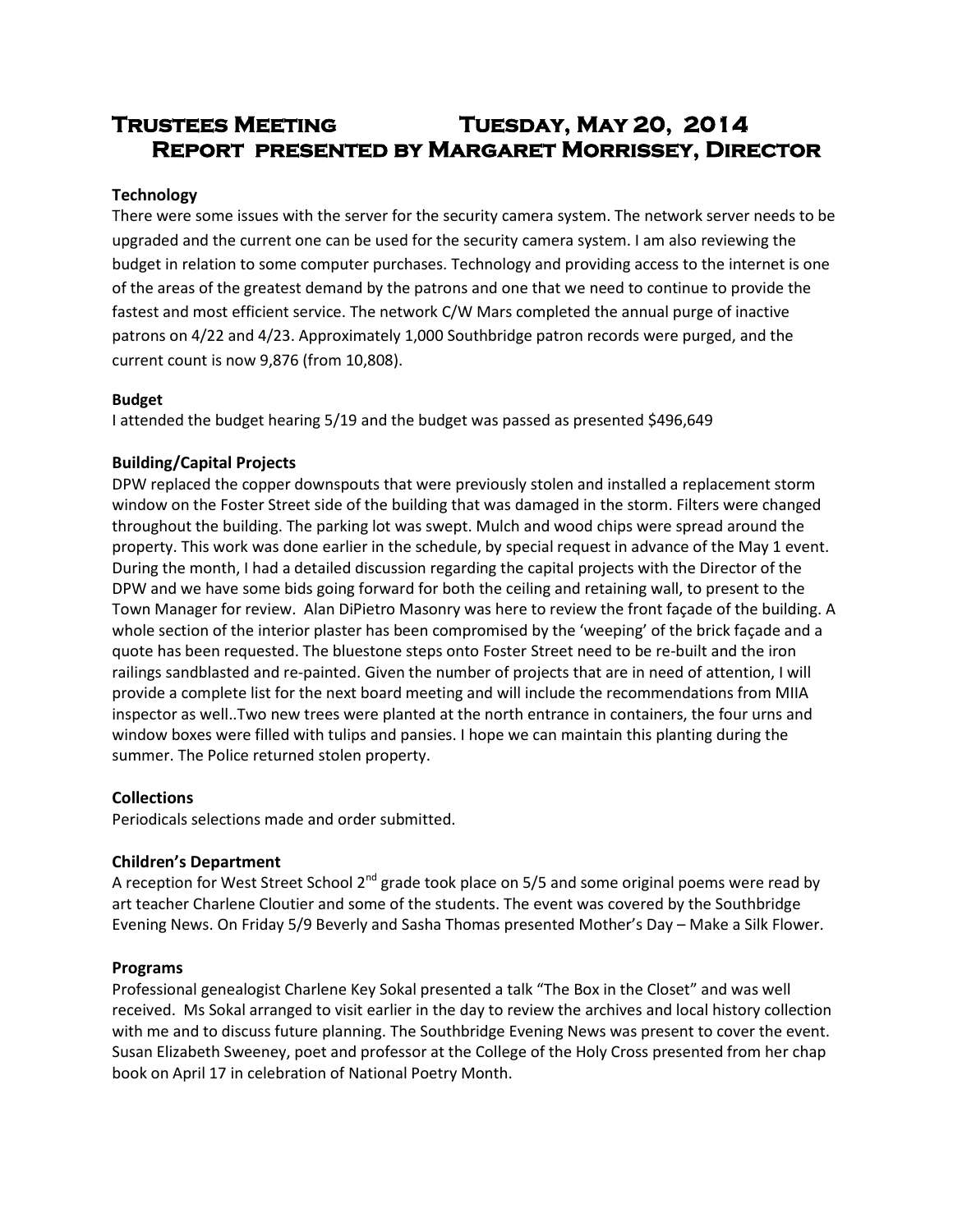## **Media and Social Media**

There are 474 fans on Facebook. There are 1492 people signed up to receive the monthly eNewsletter.

## **Meetings/Outreach**

I attended the Community Baby Shower organized by the Parent Network. The Friends of JEL donated a gift basket to the raffle. I participated in a conference call for the Digital Commonwealth and attended the board meeting. I attended Town Council on 5/5 to receive the official proclamation and make some remarks. Following a conversation with Laurence Morrison who is president of the QCC Foundation, he arranged for us to meet with Andrea Macritchie, Dean of Libraries, Assistant Vice President for Community Engagement: Elizabeth Borg. I attended the first Steering Committee meeting of the WRTA.

## **Meetings at JEL**

WCAC Fuel Assistance service is extended through the second week of May. The GED exam is no longer in place and we are learning about the new system called *HiSet* and are collaborating with the Southbridge Adult Education Network. I attended the annual meeting of Literacy Volunteers of South Central MA but had to leave to attend the Education and Human Services Sub Committee meeting where James Dyer's nomination was on the agenda.

# **FOJEL**

The FOJEL Annual Meeting was held on 4/28, followed by a performance of jazz music by the JoyCo Jazz Trio at 6:30 p.m. which was open to the public.

## **Gifts**

Donation of \$100 in memory of Norman 'Zeke' Plouffe, his wife Connie and daughter Michele were received from William and Virigina Brousseau. Books have been purchased in their memory and the family members advised.

## **Grants**

No report

## **Research**

Research assistance was provided to a Board of Health member.

## **Security**

Staff called the police to respond to two inebriated people 5/16 and arrests were made.

# **Staffing**

Interviews were conducted for the Children's librarian's position and an offer sent to Children's Librarian candidate and it is hoped that the position will be filled in early June. Two strong candidates were interviewed. The recruitment process has become streamlined and very effective thanks to the work of the HR Specialist.

## **Training**

Two staff attended all three MIIA workshops on Monday, 5/12 at JEL: Critical Incidents, Anger Management 101, and Ask Don't Tell and another staff member attended the first two. Participated in a workshop at the Boston Public Library on April 16 through a Gates grant/Digital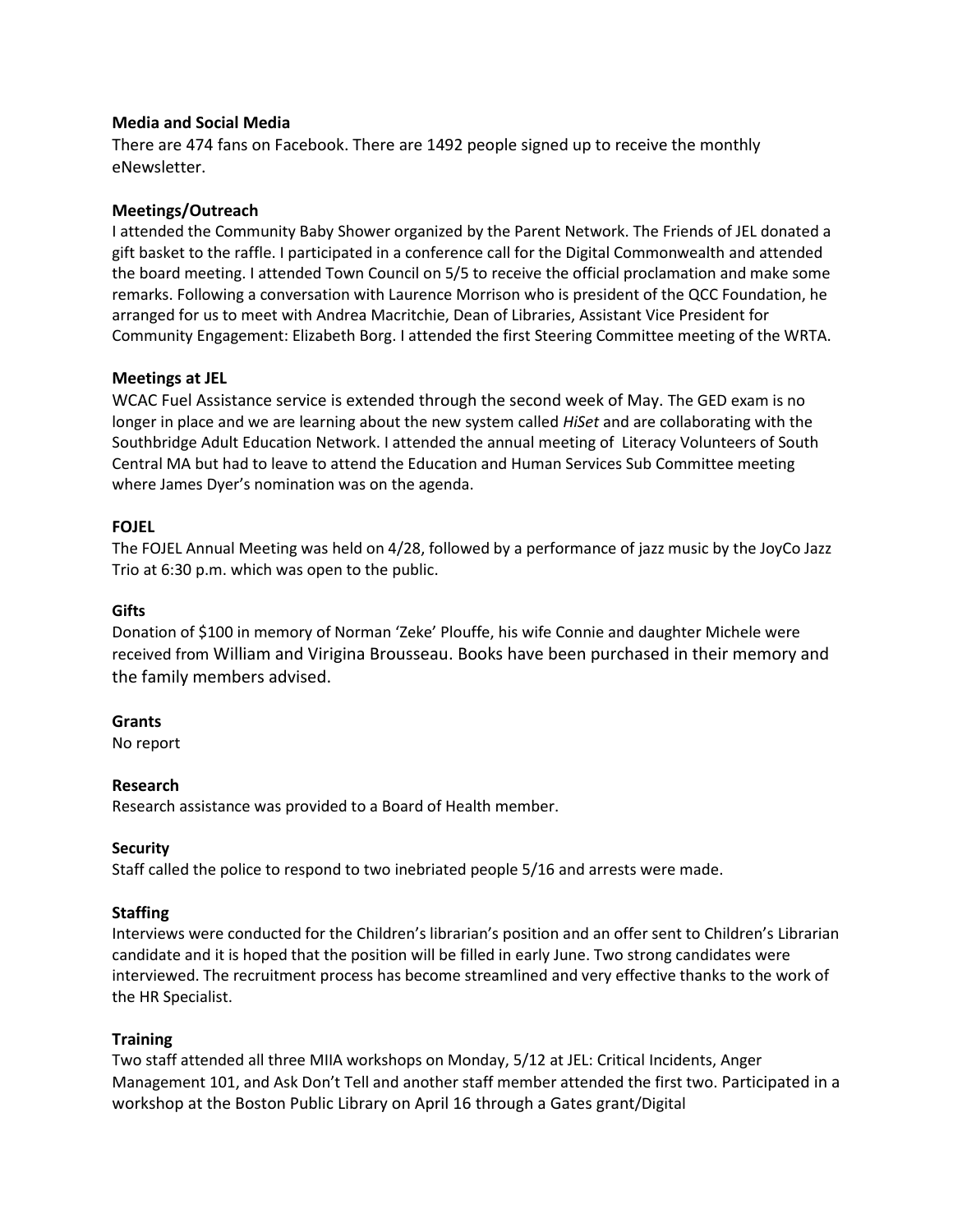Commonwealth/Boston Public Library. This opportunity is being offered to 45 public librarians in the state.

#### **Trustees Appointments**

James A. Dyer was nominated and approved for the vacant position (Town) on the JEL Board 5/19.

#### **Volunteers/Tax Abatement**

There are 5 personnel at JEL currently. I am in the process of interviewing a sixth person to assist at JEL.

#### **Centennial Events**

The May 1 launch of the year-long 100<sup>th</sup> Anniversary was a resounding success! Thank you to the Town Council for the proclamation and to all who attended and contributed to the enjoyment of the event. The event was covered by the Southbridge Evening News. There are some photos posted on the library's 100th Anniversary page.<http://www.jacobedwardslibrary.org/100years.html>Professional photographs taken by Patrick J Noonan Photography are viewable at the following link [https://www.flickr.com/photos/jacobedwardslibrary/sets/72157644698353443/.](https://www.flickr.com/photos/jacobedwardslibrary/sets/72157644698353443/) Please note the schedule for future events at the end of this report.

#### **Digitization/Preservation**

Maps in History Room were reviewed by Historical Society and Economic Development Director with the view of having two of them stabilized/restored and digitized. At my suggestion, the society will request a digital copy and provide access for the JEL collection.

#### **Everbridge Emergency Notification System**

Staff continues to promote awareness about Everbridge Emergency Alert System among patrons.

| Month of May    | Art show and reception             | During Library Open        | Children's Room     |
|-----------------|------------------------------------|----------------------------|---------------------|
| Exhibit         | West Street School $-2^{nd}$ Grade | <b>Hours</b>               |                     |
| Month of May    | Patent Exhibit                     | During Library Open        | Main Hall           |
| Exhibit         | with Jackie Mushinsky              | <b>Hours</b>               |                     |
| Monday 26       | Pajama Story Time                  | 6:30 p.m. $-7:30$ p.m.     | Children's Room     |
| Tuesday 20,27   | Knitting with Sonya                | 10:30 a.m. - 12 noon       | <b>Reading Room</b> |
| Tuesday 20      | <b>Board of Trustees</b>           | 12 noon                    | Mills Room          |
| Wednesday 21,28 | <b>Crafty Wednesdays</b>           | All Day                    | Children's Room     |
| Wednesday 21,28 | Super Kids                         | $10:30$ a.m. $-11:30$ a.m. | Children's Room     |
| Wednesday 21    | Visit from Kindergarten Class      | $9:30$ am                  | Children's Room     |
|                 | <b>Eastford Road</b>               |                            |                     |
| Thursday 22,29  | Lego Club                          | $3 p.m. - 4:30 p.m.$       | Craft Room          |
| Thursday 22     | Music for Piano and Voice with     | 6:30 p.m. $-7:30$ p.m.     | Reading Room        |
|                 | Tom Kosakowski and Elizabeth       |                            |                     |
|                 | <b>Clements</b>                    |                            |                     |
| Thursday 29     | Gardening with Master Gardner      |                            |                     |
|                 | Betty Sanders* LCC Grant           |                            |                     |
| Friday 23       | <b>Baby Time</b>                   | 10:30 a.m. $-$ 11:30 a.m.  | Craft Room          |
| Saturday 24     | Lego Club (last Saturday open      | $10:00$ a.m. $-12:30$ a.m. | Craft Room          |
|                 | until September)                   |                            |                     |